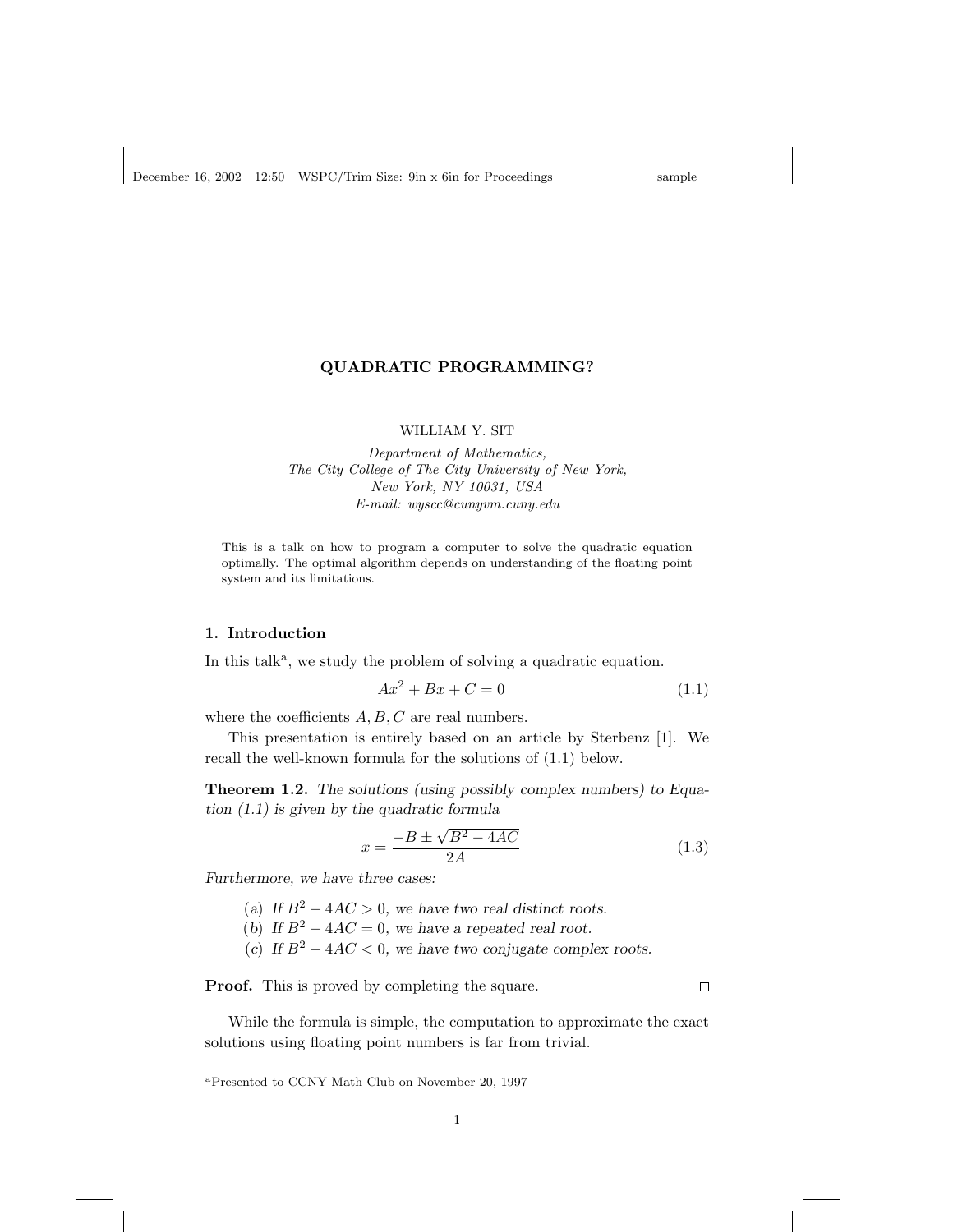#### 2. Floating Point Systems

A floating point system is used in the hardware arithmetic logic unit of a computer. A floating point system consists of a finite set of rational numbers used to represent the entire real line. This of course necessarily means that entire intervals on the real line are mapped into each rational number in the system. To understand numerical computations, we must understand how this inadequate representation affects computations.

Floating point systems are usually described by means of how the rational numbers are stored in memory or registers. Typically, 32 bits are used (single precision). An example of how the bits may be allocated is the following:

|          | $bit(s)$ Usage                            | Range          |
|----------|-------------------------------------------|----------------|
| 31       | sign of number                            |                |
|          | 24–31 exponent $e$                        | $-64$ to $+63$ |
| $0 - 23$ | mantissa (normalised) $m$ $0.1 \le m < 1$ |                |

Thus all the positive rational numbers are of the form  $x = mr^e$  with  $0.1 \leq m < 1$  and r is the radix. The radix 16 is often used. An important consequence of the finiteness of a floating point system is that there is a smallest positive number  $\omega = 16^{-65}$  and a largest positive number  $\Omega \approx 16^{63}$ . If at any time, a computation produces a value whose absolute value exceeds  $\Omega$ , an *overflow* occurs. Similarly, if the absolute value is less than  $\omega$ , an underflow occurs. Exactly how these unpleasant situations are handled is system dependent. In this talk, we shall view these as error conditions.

### 3. Goal

Our goal is to compute the roots of the quadratic equation as accurately as the floating point system used allows, without encountering underflow or overflow along the way unless the roots themselves have absolute values either  $\langle \omega \text{ or } \rangle \Omega$ .

# Assumption 3.1.

The following assumptions are used:

(a) All coefficients and arithmetic operations are performed in a floating point system  $FP(r, p, e_1, e_2, c)$ , where r is the radix (taken as 16), p is the number of digits in the mantissa, the exponent e satisfies  $e_1 \le e \le e_2$  (say  $e_1 = -64, e_2 = 63$ ), and c denotes that all rounding is done by chopping.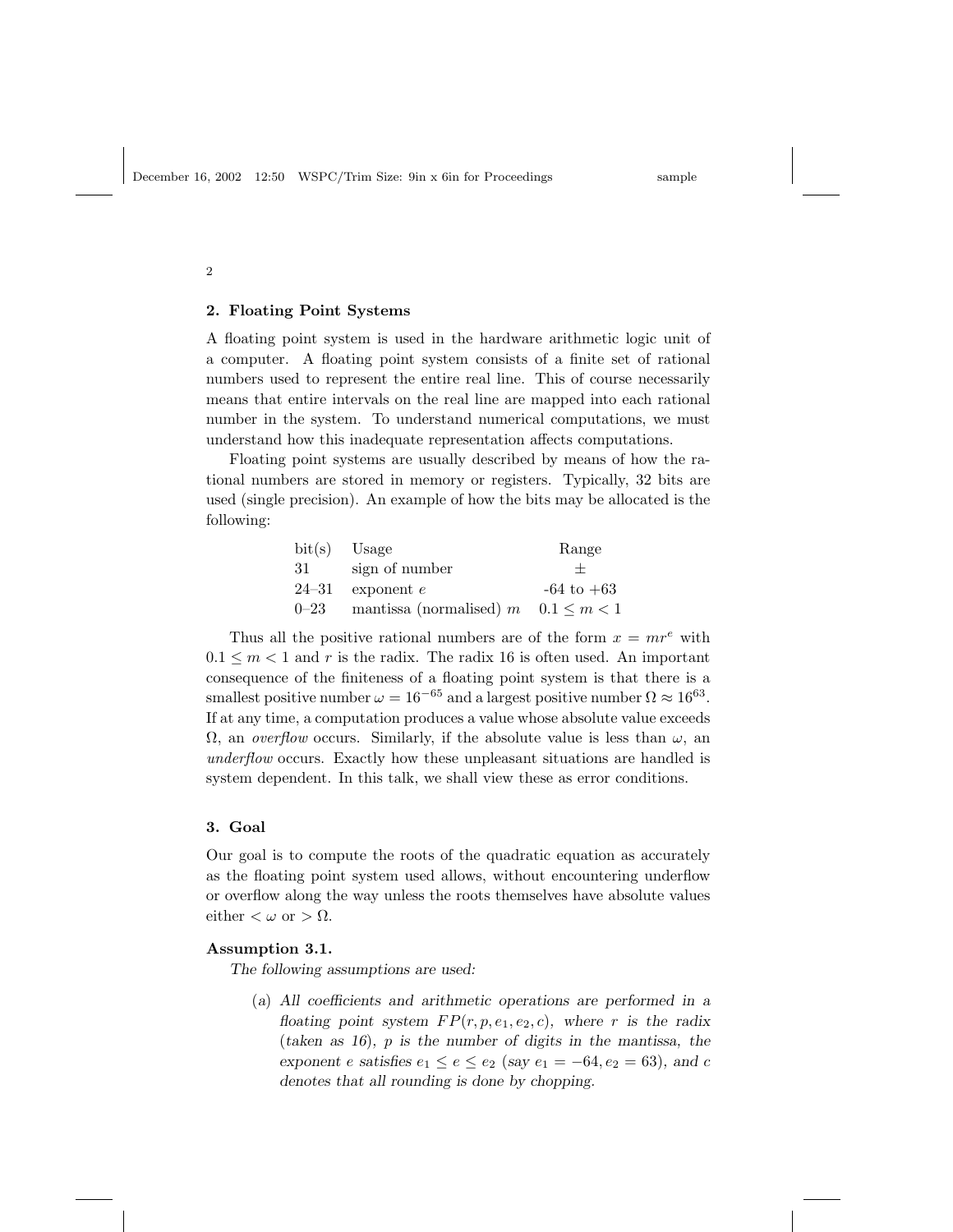December 16, 2002 12:50 WSPC/Trim Size: 9in x 6in for Proceedings sample

- (b) The coefficients  $A, B, C$  are given as normalized floating point numbers. (This avoids problem caused by base conversion.)
- (c) We assume that  $A \neq 0$ .
- (d) The relative error introduced by the square root function is small.
- (e) Multiplication or division will have small relative error if the operands do.
- (f) Addition or subtraction will have small relative error unless we are in the subtract magnitude case.
- $(g)$  We assume we can extract the parts of a floating point number efficiently. (Have you ever tried doing this in a high level language? Note that these routines are machine dependent!)

## 4. Detailed Analysis of Computation

We shall divide the computation based on Equation (1.2) in several stages.

# Computing  $B^2$  and  $4AC$

We can encounter overflow even when the coefficients and roots are substantially less than  $\Omega$ .

Example 4.1. Consider the equation:

$$
16^{40}x^2 - 3 \cdot 16^{40}x + 2 \cdot 16^{40} = 0. \tag{4.2}
$$

Both  $B^2$  and  $4AC$  overflow, but the roots are 1 and 2.

Can we scale the equation first so that the coefficient of  $x^2$  is close to 1? In Example 4.1, we can do this by multiplying the equation by  $16^{-40}$ .

Example 4.3. Consider the equation:

$$
16^{-40}x^2 - 3x + 2 \cdot 16^{40} = 0. \tag{4.4}
$$

Scaling will cause an overflow on the constant term. The roots are  $16^{40}$ and  $2 \cdot 16^{40}$ .

To solve this problem, we have to use a different type of scaling: namely, substitute  $x = 16^{40}y$ . This then leads to Equation (4.2) of Example 4.1 with  $y$  replacing  $x$ .

In general, we have to apply both types of scaling. To avoid errors during scaling, we use only scaling factors that are powers of  $r$ . Suppose we

3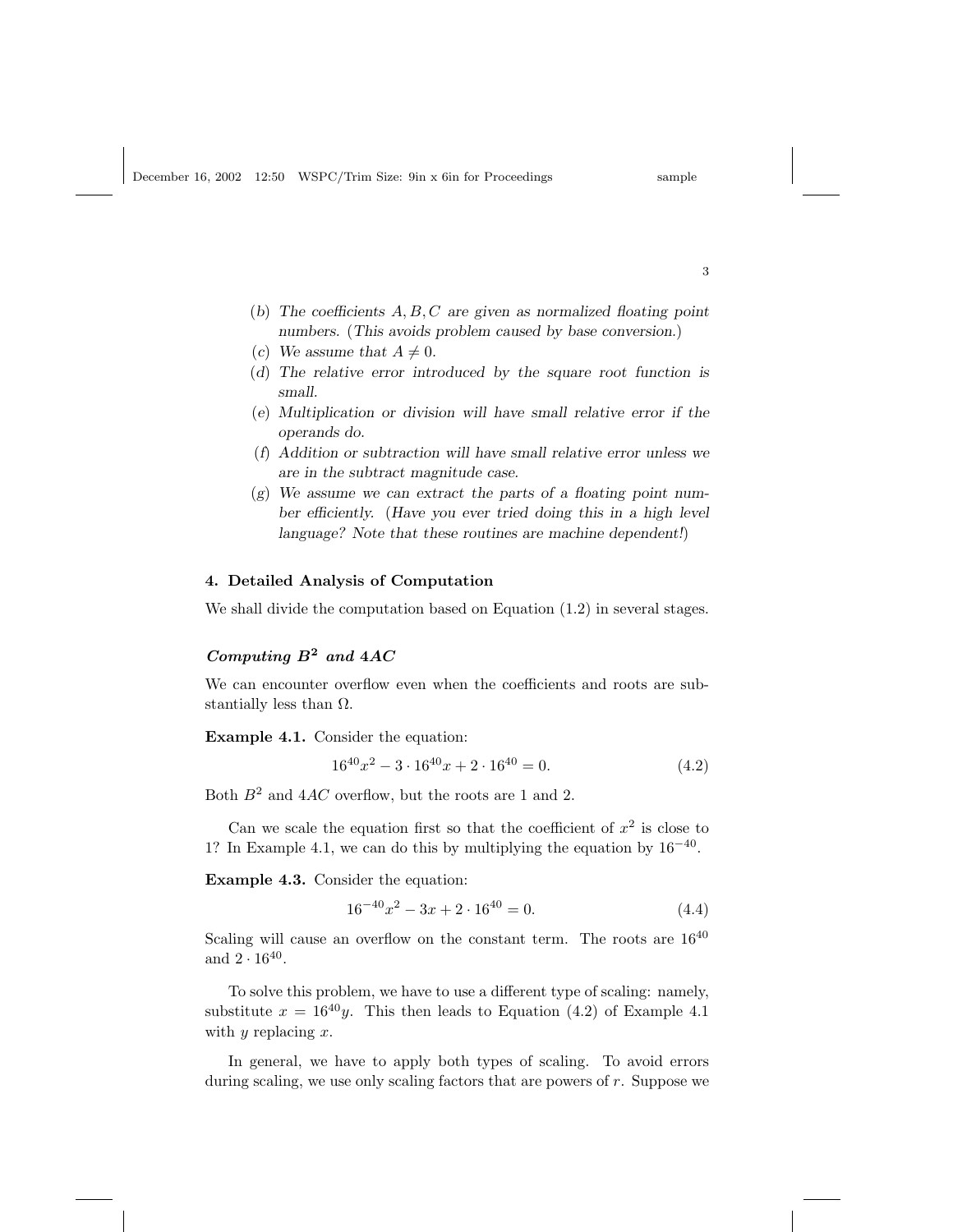substitute  $x = 16<sup>K</sup>y$  into Equation (1.1) and then multiply the coefficients by  $16^L$  to obtain:

$$
16^{2K+L}Ay^2 + 16^{K+L}By + 16^L C = 0,
$$
\n(4.5)

which we rewrite as  $A'y^2 + B'y + C' = 0$ . We shall choose K and L so that

- the exponent  $e_{A'}$  of  $A'$  is 0.
- either  $B = 0$  or the exponent  $e_{B'}$  of  $B'$  is 0.

Let  $e_A, e_B, e_C$  respectively be the exponents of  $A, B, C$ .

**Case:**  $B = 0$ . Set  $K = 0, L = -e_A$ .

**Case:**  $B \neq 0$ . The exponents satisfy the equations:

$$
0 = e_{A'} = 2K + L + e_A
$$

$$
0 = e_{B'} = K + L + e_B
$$

$$
e_{C'} = L + e_C
$$

Solving the first two equations for  $K$  and  $L$  gives

$$
K = e_B - e_A, \quad L = e_A - 2e_B.
$$

So we can obtain  $A'$  and  $B'$  by changing the exponents of  $A$  and  $B$  to zero!

**Question 4.6.** Can we change the exponent of C using  $e_{C'} = e_C + L$ ?

Example 4.7. Consider the equation

$$
16^{-40}x^2 + 16^{-40}x - 16^{40} = 0.
$$
 (4.8)

**Problem.** Even if  $|C'| < \Omega$ , the quantity  $4A'C'$  may still overflow! We have

$$
16^{-1} \le |A'| < 1
$$
  

$$
16^{-1} \le m_{C'} < 1
$$
  

$$
-64 \le e_{C'} \le 63
$$

and hence

$$
\omega = 16^{-65} \le 4 \cdot 16^{e_{C'}-2} \le 4|A'C'| < 4 \cdot 16^{e_{C'}} < \Omega \approx 16^{63}
$$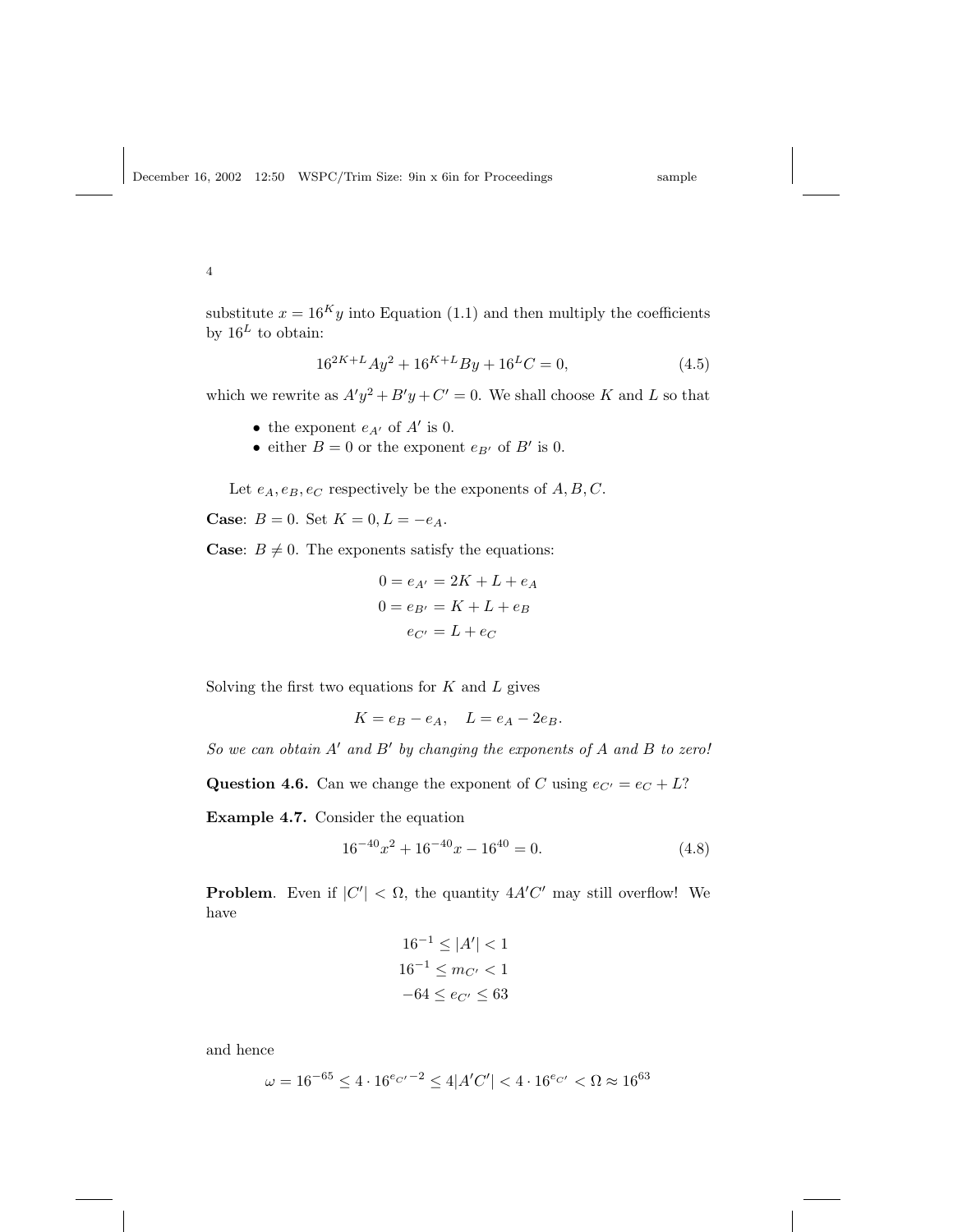$$
5\:
$$

if and only if

$$
-63 \le e_{C'} \le 62. \tag{4.9}
$$

First suppose Inequality (4.9) does not hold.

**Case:**  $B = 0$ . Write  $C' = 16^{2M}C''$ , where the exponent of  $C''$  is either 0 or 1. Clearly,  $C''$  can be obtained by changing the exponent of  $C'$  and hence 1. Clearly, C<sup>o</sup> can be obtained by changing the exponent of C and hence<br>of C. Since  $B = 0$ , the roots y are given by  $\pm \sqrt{C'/A'} = \pm 16^M \sqrt{C''/A'}$ . Compute

$$
S = \sqrt{\left|\frac{C''}{A'}\right|}.
$$

If  $AC < 0$ , the roots of Equation (1.1) are obtained by adding  $K + M$  to the exponents of S and  $-S$ . Similarly, if  $AC > 0$ , the roots are  $\pm 16^{K+M}Si$ , where  $i = \sqrt{-1}$ .

**Case:**  $B \neq 0$ . If  $e_{C'} < -63$ , we have

$$
16^{-1} \le |B'| < 1, \quad |4A'C'| < 4 \cdot 16^{-63} < 16^{-62}.
$$

Thus we can safely ignore the term  $4|A'C'|$  in computing  $B'^2 - 4A'C'$ .

If  $e_{C'} > 62$ , Then we may ignore the term  $B'^2$ . If  $AC < 0$ , the roots are real, and we may ignore the term  $B'$  as well. This reduces to the case  $B = 0$  above. If  $AC > 0$ , then the roots are complex, with the real parts of y given by  $-B'/(2A')$  and imaginary parts  $\pm 16^M S$  as in the case above.

In the remainder of the talk, we assume that Inequality (4.9) holds, that we can change the exponent of C to  $e_{C'}$ , and that we have computed  $B'^2$ and  $4A'C'$ .

# Computing  $B^2 - 4AC$

Note that if  $\Delta' = B'^2 - 4A'C'$  and  $\Delta = B^2 - 4AC$ , then  $\Delta' = 16^{2K+2L}\Delta =$  $16^{-2e_B}\Delta$ . To simplify notation, we shall drop the prime's.

The subtraction of  $4AC$  from  $B^2$  can cause large relative errors if  $B^2 \approx$ 4AC. This is the subtract magnitude case.

**Example 4.10.** Suppose  $B = 1^-$  and  $\Delta \approx 16^{-6}$ . If we use 6 digit hexadecimal arithmetic (for instance,  $FP(16, 6, -64, 63, c)$ ), we may get  $\Delta \approx 2.16^{-6}$ the artificant direct (for instance,  $F F(10, 0, -04, 03, c)$ ), we may get  $\Delta \approx 2.16$ <br>(an error of 1 unit in the last digit) and  $\sqrt{\Delta} = \sqrt{2} \times 16^{-3}$  instead of  $16^{-3}$ . Thus the error in the roots will be in the middle of the digits.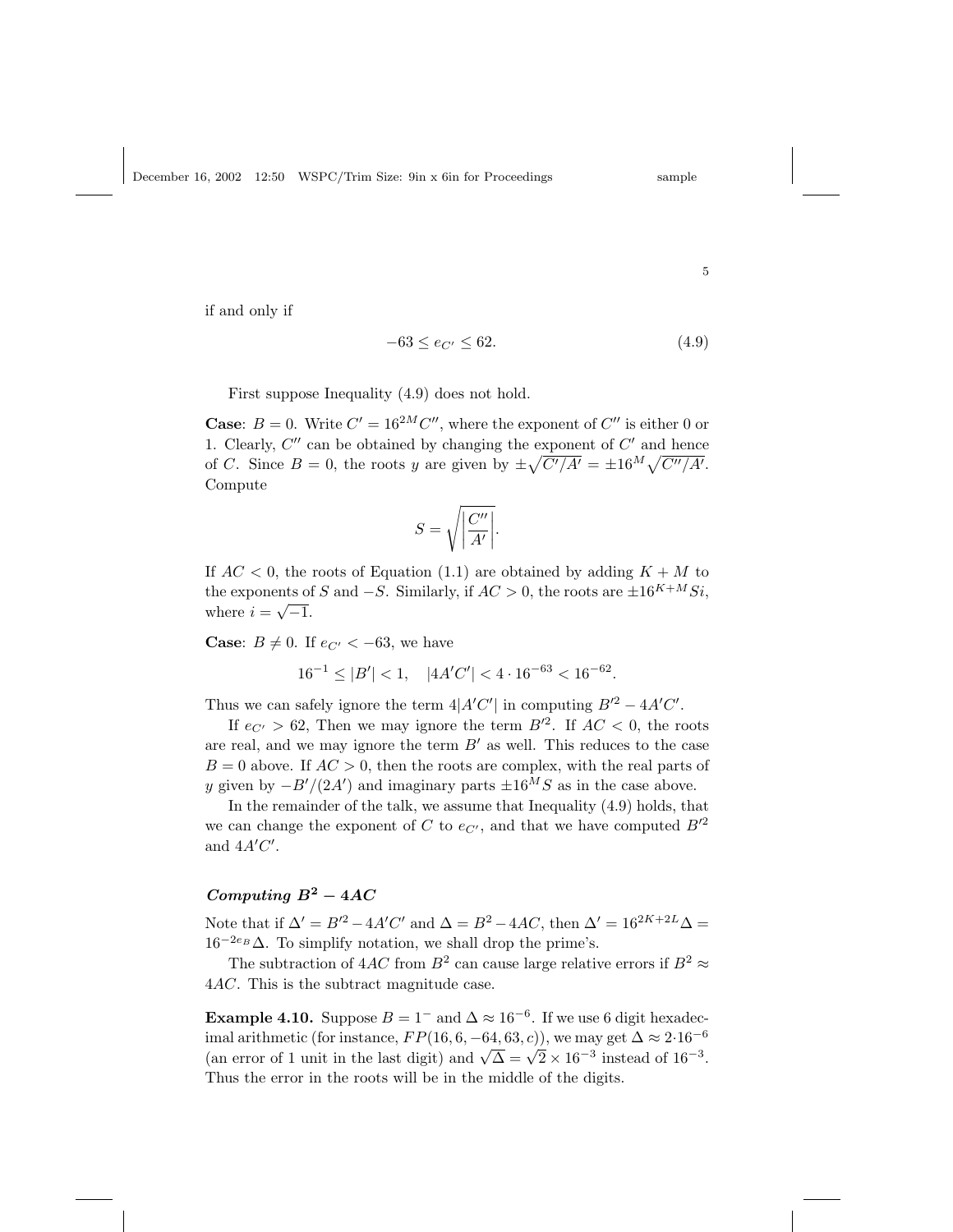A more general analysis of this situation is the following. When  $B^2 \approx$ 4AC, the roots are nearly equal. Consider the equation,

$$
x^2 - 2ax + a^2 = 0.
$$

If we change the two roots to  $a \pm \epsilon$ , the equation above becomes

$$
x^2 - 2ax + a^2 - \epsilon^2 = 0,
$$

that is, the coefficient  $C$  changes by a much smaller amount. Reversing the argument, a small change in  $C$  causes a much larger change in the exact roots. This is an ill-conditioned problem. It can be shown that the exact roots. This is an ill-conditioned problem. It can be shown that the computed value for  $\sqrt{\Delta}$  is exactly equal to  $\sqrt{B^2 - 4A\overline{C}}$  for some  $\overline{C} \approx C$ .

The solution is to compute  $\Delta$  in double precision (using 64 bits) and then truncate to single precision before computing the square root.

### The Final Steps

Assuming that  $\Delta > 0$ , the penultimate step in computing the roots is to add  $\pm\sqrt{\Delta}$  to  $-B$ . If we are not careful, one of the roots may be computed with large relative errors due to, again, the subtract magnitude case. Fortunately, by computing the right root first, we can avoid the bad subtraction. matery, by computing the right root first, we can avoid the bad subtraction.<br>We should test the sign of  $-B$  and select the sign of  $\sqrt{\Delta}$  to agree with the sign of  $-B$  so that we are in the add magnitude case. Having computed this root  $r_1$ , we can compute  $r_2$  using the fact that the product  $r_1r_2$  is  $C/A$ .

The complex case when  $\Delta < 0$  is actually simpler since the real and imaginary parts can be computed separately.

### 5. Ready for an Average Homework?

Exercise 5.1. The challenge is to compute the average of two normalized floating point numbers  $A$  and  $B$ . Requirements:

- (a) The average must be a normalized floating point number  $C'$ .
- (b) The value C' must be approximately  $C = (A + B)/2$ , and must have the same sign.
- (c) Provide a reasonable bound for the error (either in terms of units in the last digit, or as a relative error).
- (d) If we denote C' as  $f(A, B)$ , then f must satisfy the following:
	- (i)  $\min(A, B) \leq f(A, B) \leq \max(A, B)$ (ii)  $f(A, B) = f(B, A)$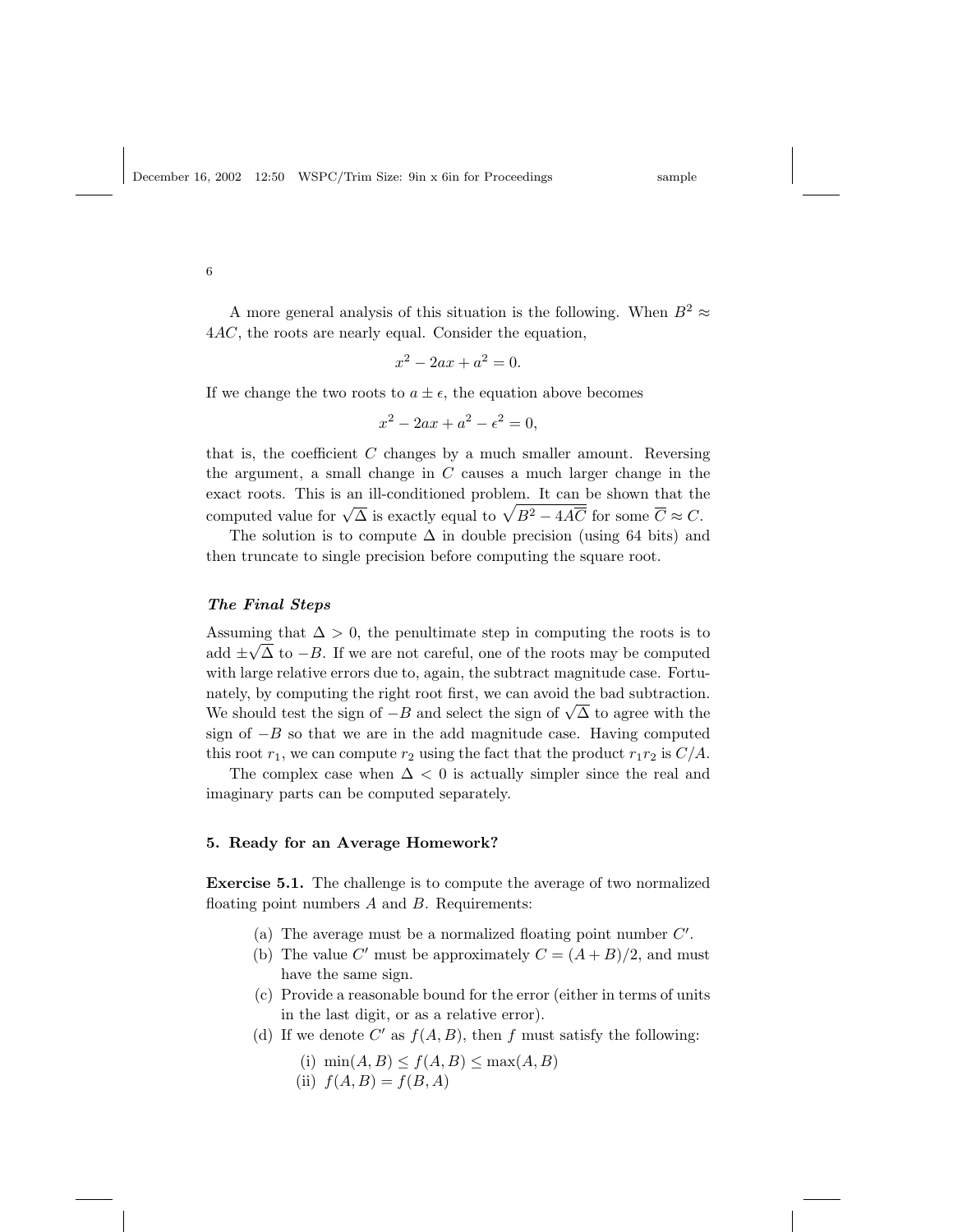- (iii)  $f(A, B) = 0$  if  $B = -A$ , unless C underflows.
- (iv)  $f(-A, -B) = -f(A, B)$
- (e) The computation should never produce an overflow, and it should not produce an underflow unless  $0 < |C| < \omega$ .

Hints. Here are three formulae you might consider using (all operations denote floating point arithmetic operations):

**Formula 1:**  $f_1(A, B) = (A + B)/2$ Formula 2:  $f_2(A, B) = (A/2) + (B/2)$ Formula 3:  $f_3(A, B) = A + ((B - A)/2)$ 

### 6. Conclusion

The purpose of this talk, depending on your point of view, is to show you either how difficult it is to program a quadratic equation solver on a programmable calculator, or to show how futile it is to use a calculator or even a programming language like FORTRAN. The moral is that it is time to learn to use computer algebra systems.

### References

1. Pat H. Sterbenz, Floating-Point Computation, Prentice Hall, 1974.

### Appendix I

This little "paper" is used to illustrate the changes made the style file ws-procs9x6.cls to obtain the ASCM proceedings style file ascm9x6.cls using LATEX 2e. The commands that are illustrated in this file are:

- (1) Changes to the count of theorem environments and equation environments. These are now all combined and counted in one sequence per section, and has the form  $x.y$  where x is the current section number and  $y$  is the sequence number.
- (2) The macro \paren, to typeset all parenthesis in upright font (non-italicised or slanted) in any environment. Examples in this paper occur in part (a) of Assumption 3.1 (note the use of manual parenthesis in the reference to part (a)), and implicitly in the  $\begin{cases} \alpha & \text{all} \end{cases} \ldots \end{cases}$  end{alphlist} environment in Theorem 1.2.

7